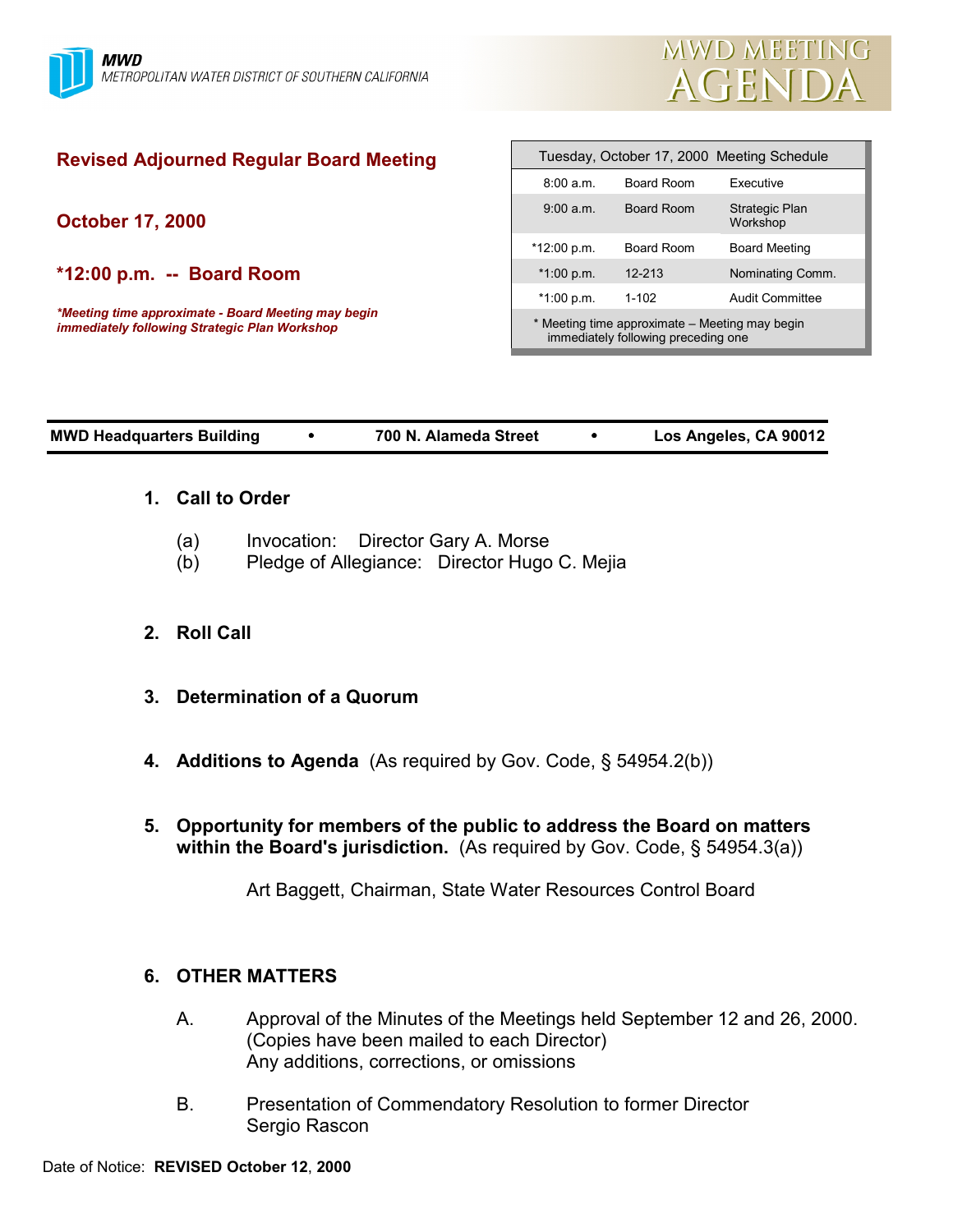- C. Report of Special Nominating Committee
	- (a) Nomination of Board Chairman
		- (b) Election
- D. Chairman's Monthly Activity Report
- E. Report on the Strategic Plan
- F. Committee appointments. (Exec.)
- G. General Manager's Reports:
	- a. Report on Colorado River matters, including negotiations to develop a California plan for river operations, settlement of the San Luis Rey water rights dispute and Salton Sea issues. **[Any discussion of real property negotiations will be held in closed session. Conference with Real Property Negotiators; Agency Negotiator: Paul Cunningham; Negotiating Parties: United States Department of the Interior, State of California, State of Nevada, State of Arizona, Palo Verde Irrigation District, Imperial Irrigation District, Coachella Valley Water District, Los Angeles Department of Water and Power, San Diego County Water Authority, Colorado River Indian Tribes Coalition, San Luis Rey Settlement Parties; Property: Water Rights, Colorado River Allocations; Under Negotiation: Price and Terms; to be heard in closed session pursuant to Gov. Code § 54956.8]**

**Revised**

b. Discussion of Bay-Delta related issues; including progress on developing and implementing the CALFED program; potential litigation regarding the EIR/EIS for the CALFED program; the EIR for the Monterey Amendments to the State Water Contract; and the State Water Resources Control Board's Phase 8 hearings to allocate responsibility to meet Bay-Delta environmental obligations. (L&C)

**[Any discussion of litigation will be held in closed session. Conference with Legal Counsel--(1) Existing Litigation; Parties: Water Right Holders in Bay-Delta Watershed; to be heard in closed session pursuant to Gov. Code § 54956.9(a); (2) Initiation of Litigation (two potential cases); to be heard in closed session pursuant to Gov. Code § 54956.9(c)]**

- c. General Manager's oral summary of District activities for the month of September. **(Written report to be sent separately)**
	- (1) Reorganization
	- (2) Communications
- H. General Counsel's oral summary of Legal Department activities for the month of September. **(Written report to be sent separately)**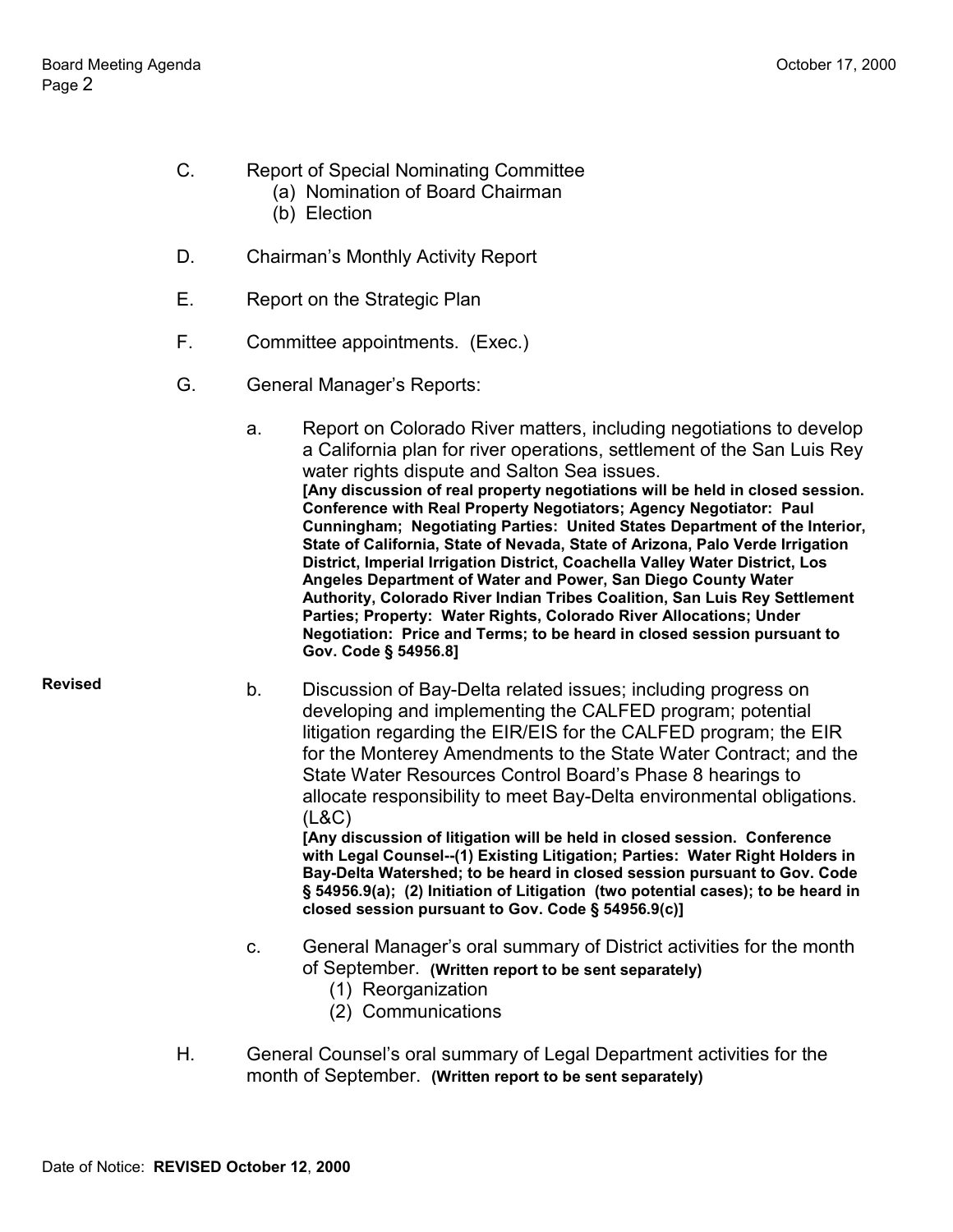# **7. ORAL REPORTS OF STANDING COMMITTEES**

- 7-1 Executive Committee (Phillip J. Pace, Chair)
- 7-2 Budget and Finance (Wesley M. Bannister, Chair)
- 7-3 Engineering and Operations (William G. Luddy, Chair)
- 7-4 Legal and Claims (Gary A. Morse, Chair)
- 7-5 Communications and Legislation (Glen D. Peterson, Chair)
- 7-6 Water Planning and Resources (Langdon W. Owen, Chair)

# **8. CONSENT CALENDAR ITEMS (Action)**

8-1 Approve award of a \$1.399 million contract to ReyCo Erosion Control for the seed application project at Diamond Valley Lake. (E&O)

### **Recommendation:**

**Option #1:**

**Award a fixed price contract in the amount of \$1,399,355 to ReyCo Erosion Control. Seed application in the Reserve Corridors and East and West Recreation Areas is required to comply with FEIR requirements and to comply with SCAQMD codes for erosion and dust control.**

8-2 Approve amendment to professional services agreement with Raftelis Financial Consulting for development of cost of service study and expert advice on rate design. (B&F)

**Recommendation:**

**Option #1:**

**It is recommended that the General Manager be authorized to amend the Agreement with Raftelis Financial Consulting to increase the maximum amount payable from \$245,000 to a total of \$328,000.**

8-4 Set public hearing on draft Regional Urban Water Management Plan (RUWMP). (WP&R)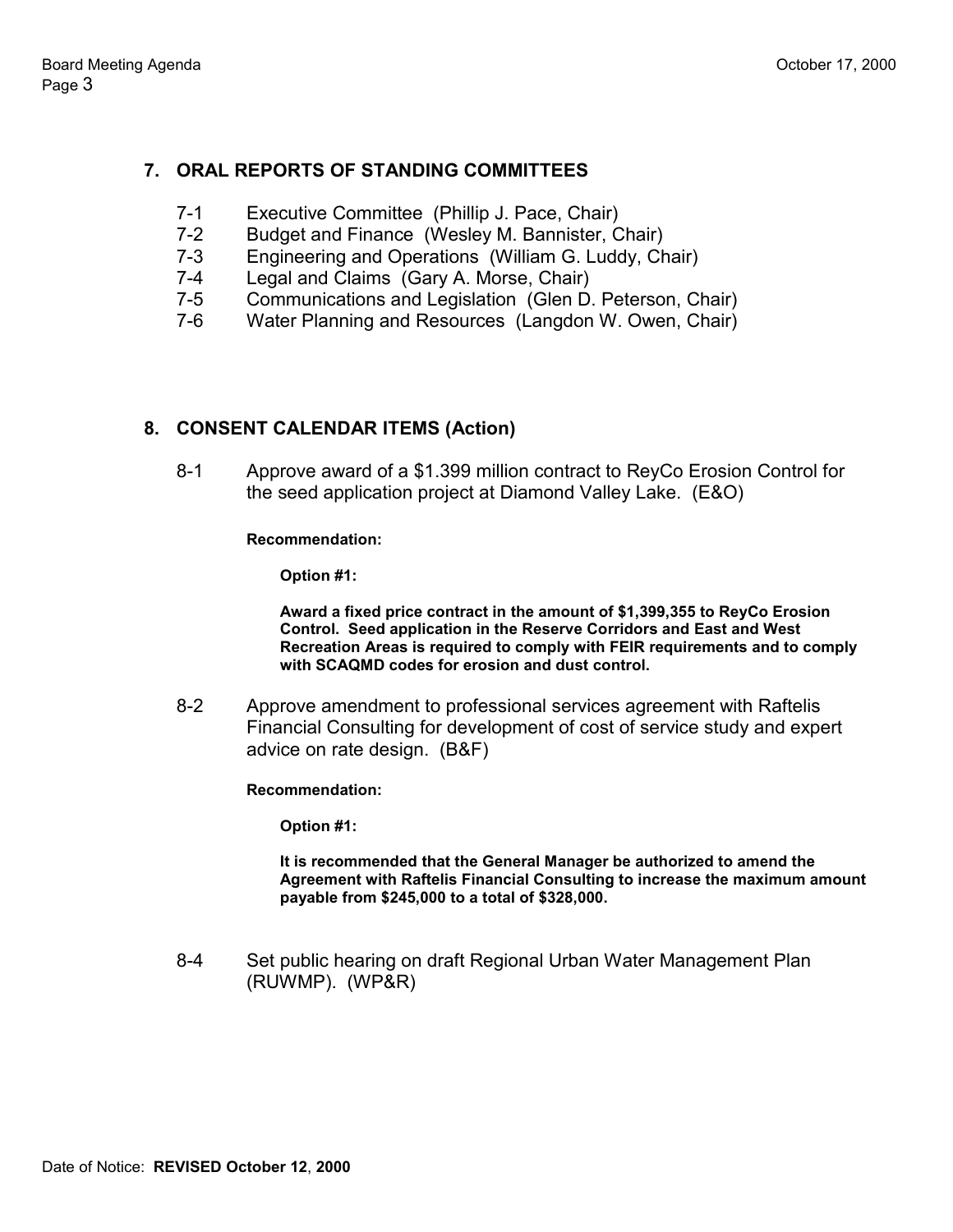**Recommendation:**

**Option #1:**

**Schedule public hearing on the draft RUWMP as part of the Water Planning and Resources Committee meeting on November 13, 2000, in order to comply with the Act and to remain on track to meet the submittal deadline of December 31, 2000.**

8-5 Adopt Resolution to accept funds from Proposition 13, The Safe Drinking Water, Clean Water, Watershed Protection and Flood Control Act of 1999 (Water Bond), Article 4, Interim Water Reliable Supply and Water Quality Infrastructure and Management Program. (WP&R)

#### **Recommendation:**

**Option #1:**

**Adopt the resolution to accept the grant, designating the General Manager as Metropolitan's representative to sign the letter of agreement and Project Director for the administration of projects and liaison with DWR for submission of required documents.**

8-7 Grant conditional approval for Annexation No. 68 to Calleguas Municipal Water District and Metropolitan; and adopt Resolution of Intent to impose water standby charges. (Exec.)

**Recommendation:**

**Option #1:**

**A. Grant conditional approval, as defined in the Metropolitan Water District Administrative Code 3100(b), for Annexation No. 68, concurrently to Calleguas and Metropolitan, conditioned upon receipt in full of annexation charge payment of \$80,010.08 to Metropolitan if subject annexation is completed by December 31, 2000, or if completed after said date, at the then current annexation charge rate;**

**B. Approve Calleguas' proposed Annexation No. 68 Plan for Implementing Water Use Efficiency Guidelines; and**

**C. Adopt the resolution of intention to impose water standby charges within the proposed annexation territory, substantially in the form of Attachment 3 to the General Manager's letter.**

8-8 Adopt Resolutions for annexation and to impose water standby charges for Annexation No. 67 to Calleguas Municipal Water District and Metropolitan. (Exec.)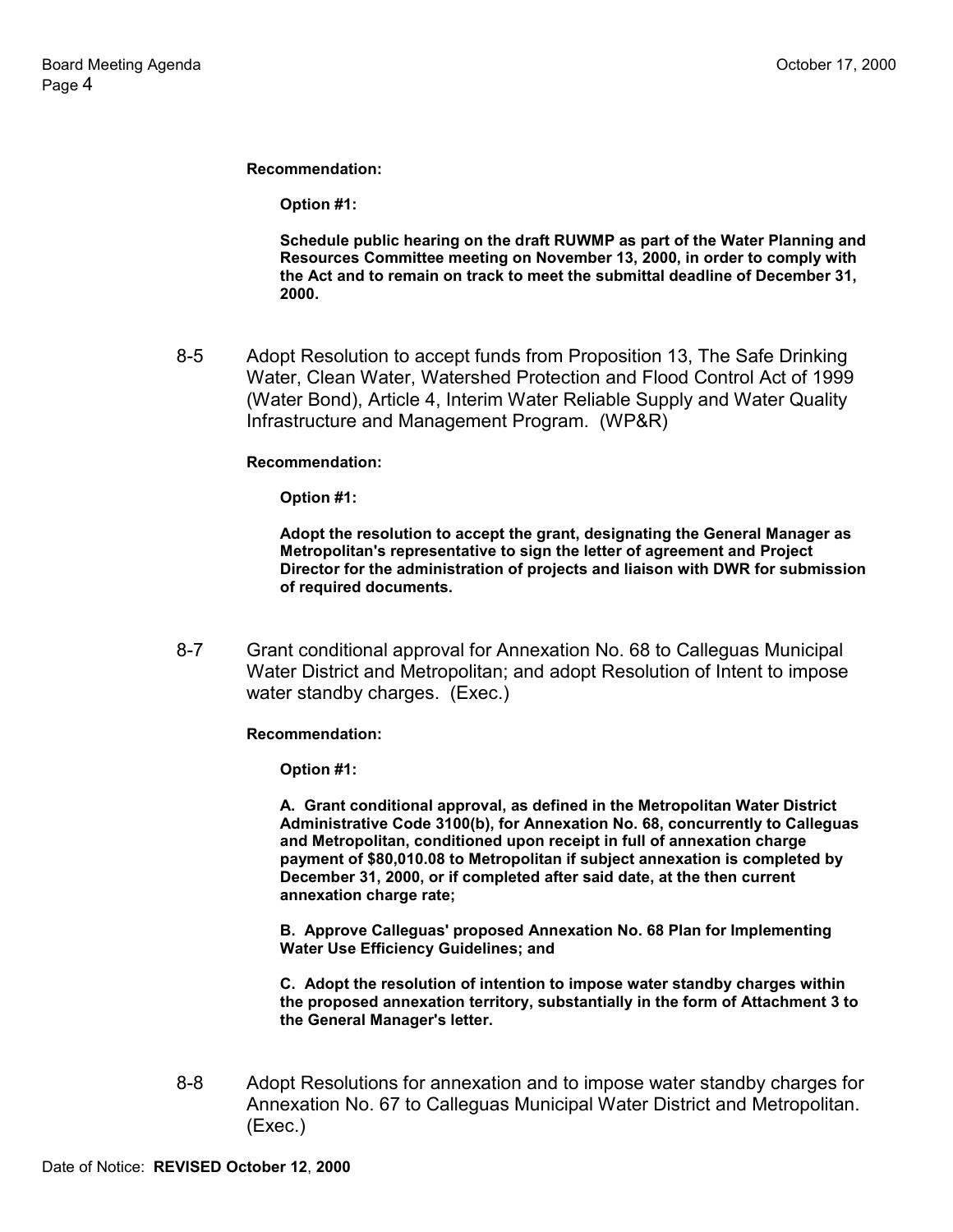**Recommendation:**

**Option #1:**

**1. Certify that the Board has reviewed and considered the information contained in the Environmental Impact Report (EIR) for the project, and adopt the Lead Agency's findings related to the EIR;**

**2. Adopt a resolution granting Calleguas' request for approval of Annexation No. 67, concurrently to Metropolitan and Calleguas, by establishing Metropolitan's terms and conditions for this annexation; and**

**3. Adopt the resolution to impose water standby charges at a rate of \$9.58 per acre or per parcel of less than one acre within the proposed annexation.**

8-9 Authorize amendment to Restated Water Supply Management Agreement for the Orange County Basin. (WP&R)

**Recommendation:**

**Option #1:**

**Authorize the General Manager to execute the Restated WSM Agreement as described in the General Manager's letter in form approved by the General Counsel.**

### **(END OF CONSENT CALENDAR)**

### **9. OTHER BOARD ITEMS (Action)**

9-1 Authorize award of contract in the amount of \$2.383 million to L. D. Anderson, Inc. for construction of the North Rim High Water Road at Diamond Valley Lake. (E&O)

**Recommendation:**

**Option #1:**

**Award a fixed price construction contract in the amount of \$2.383 million to L. D. Anderson, Inc. for the construction of the North Rim High Water Road at DVL.**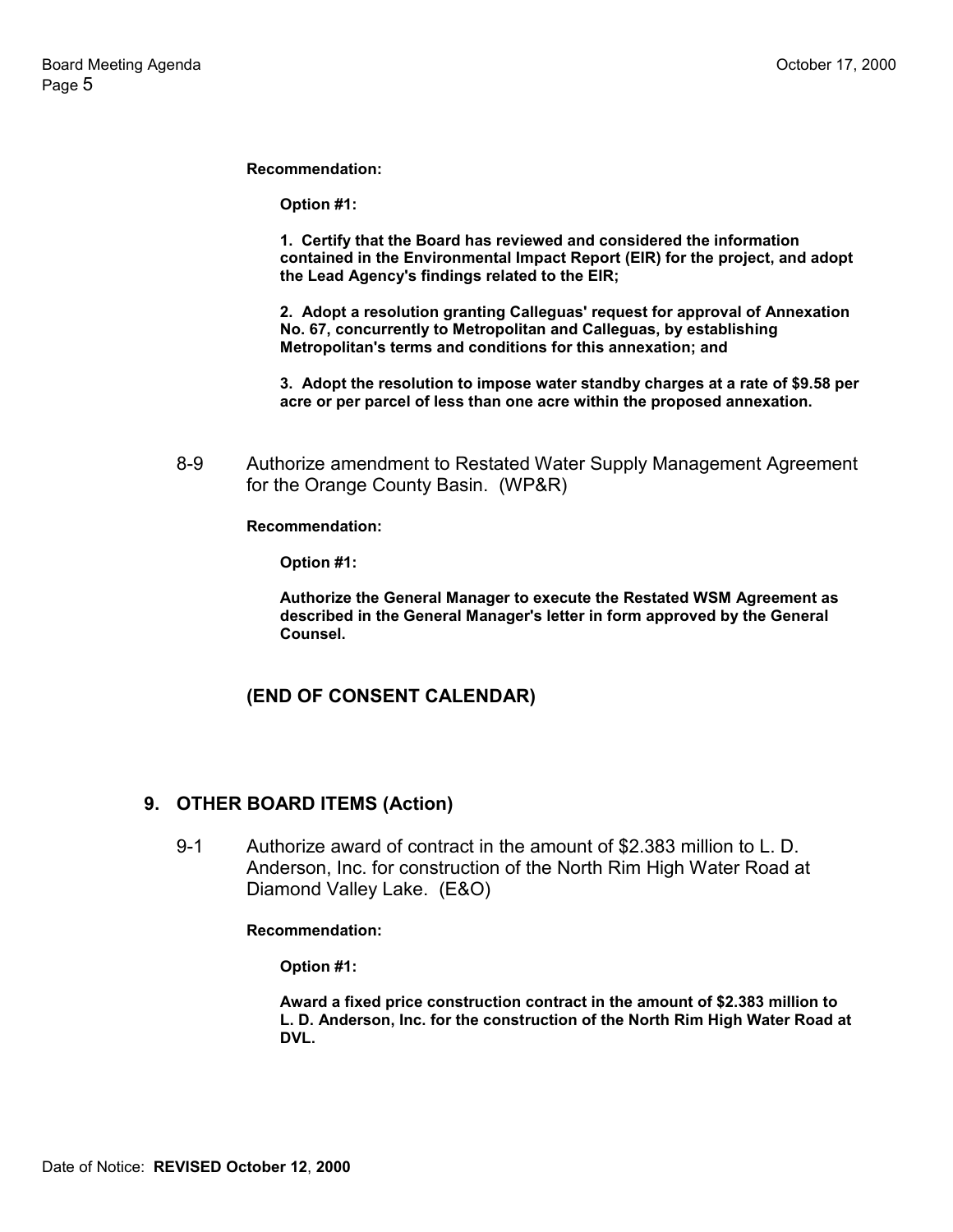9-2 Adopt Resolution directing the giving of notice of potential discontinuance of Service of Interim Agricultural Water Program Water from October 2001 through October 2002. (WP&R) **(Two-thirds vote required)**

#### **Recommendation:**

**Option #1:**

**Adopt the Resolution Directing the Giving of Notice of Potential Discontinuance of Service of Interim Agricultural Water Program Water from October 2001 through October 2002.**

9-4 Authorize project negotiations under Metropolitan's California Aqueduct Dry-Year Transfer Program. (WP&R)

#### **Recommendation:**

**Option #1:**

**Authorize the General Manager to initiate negotiations on final agreement terms and proceed with the initial study phase of the environmental review process for three short-listed proposals identified under Metropolitan's Dry-Year Transfer Program.**

### **10. BOARD INFORMATION ITEMS**

- 10-1 Status report for the Diamond Valley Lake Project for the month ending August 2000. (E&O) **[Any discussion of claims will be heard in closed session. Conference with Legal Counsel--Significant Exposure to Litigation (one matter); to be heard in closed session pursuant to Gov. Code § 54956.9(b)]**
- 10-2 Status report for the Inland Feeder Project for the month ending August 2000. (E&O) **[Any discussion of potential litigation to be heard in closed session. Conference with Legal Counsel--Significant Exposure to Litigation (two matters); to be heard in closed session pursuant to Gov. Code § 54956.9(b)]**

# **11. REPORTS OF SPECIAL COMMITTEES**